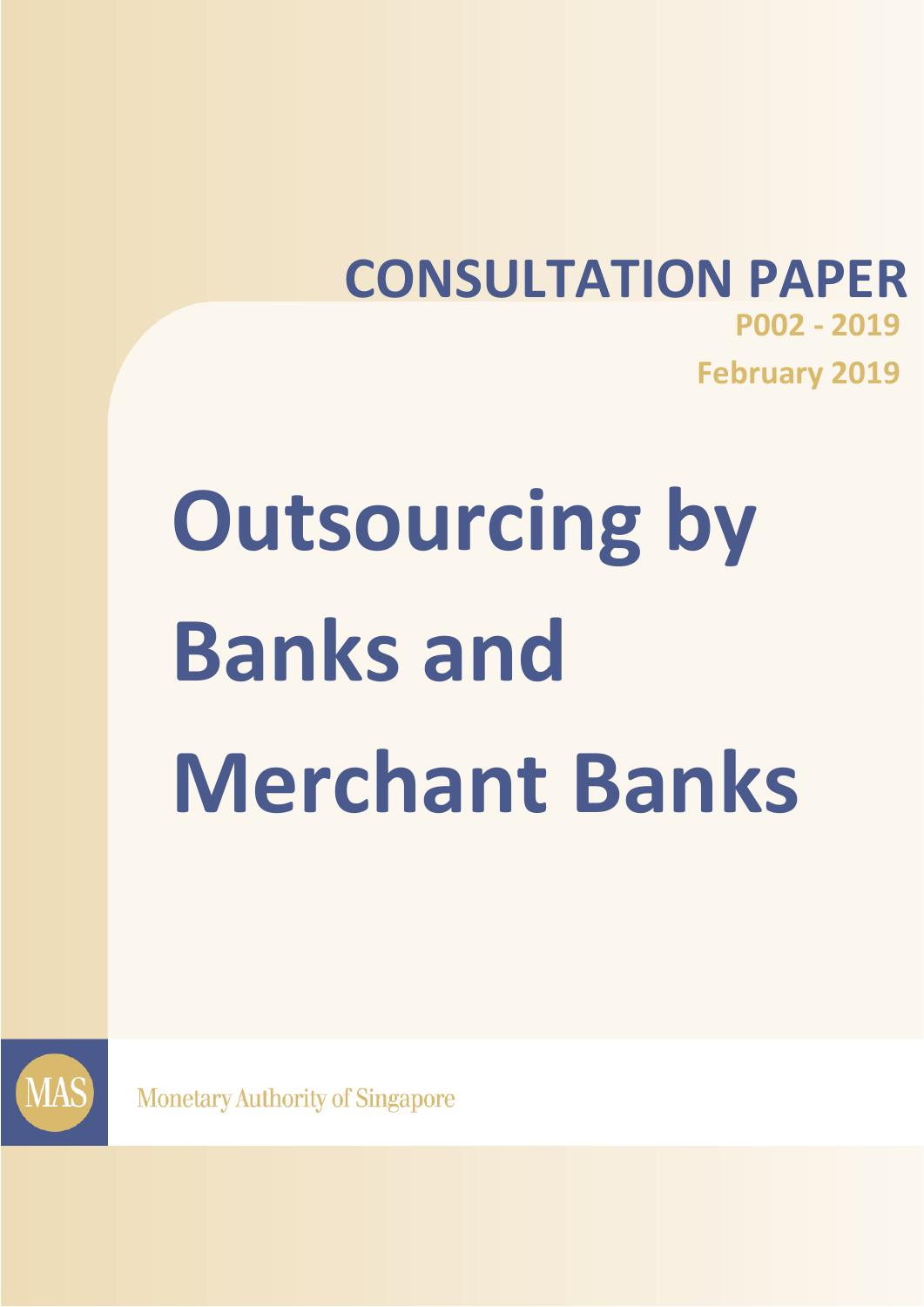#### **Contents**

| $\mathbf{1}$   |                                                                          |
|----------------|--------------------------------------------------------------------------|
| $\overline{2}$ |                                                                          |
| $\overline{3}$ | Powers to strengthen MAS' oversight of outsourcing arrangements of       |
| $\overline{4}$ | Outsourcing arrangements involving disclosure of customer information to |
|                |                                                                          |
| 5              |                                                                          |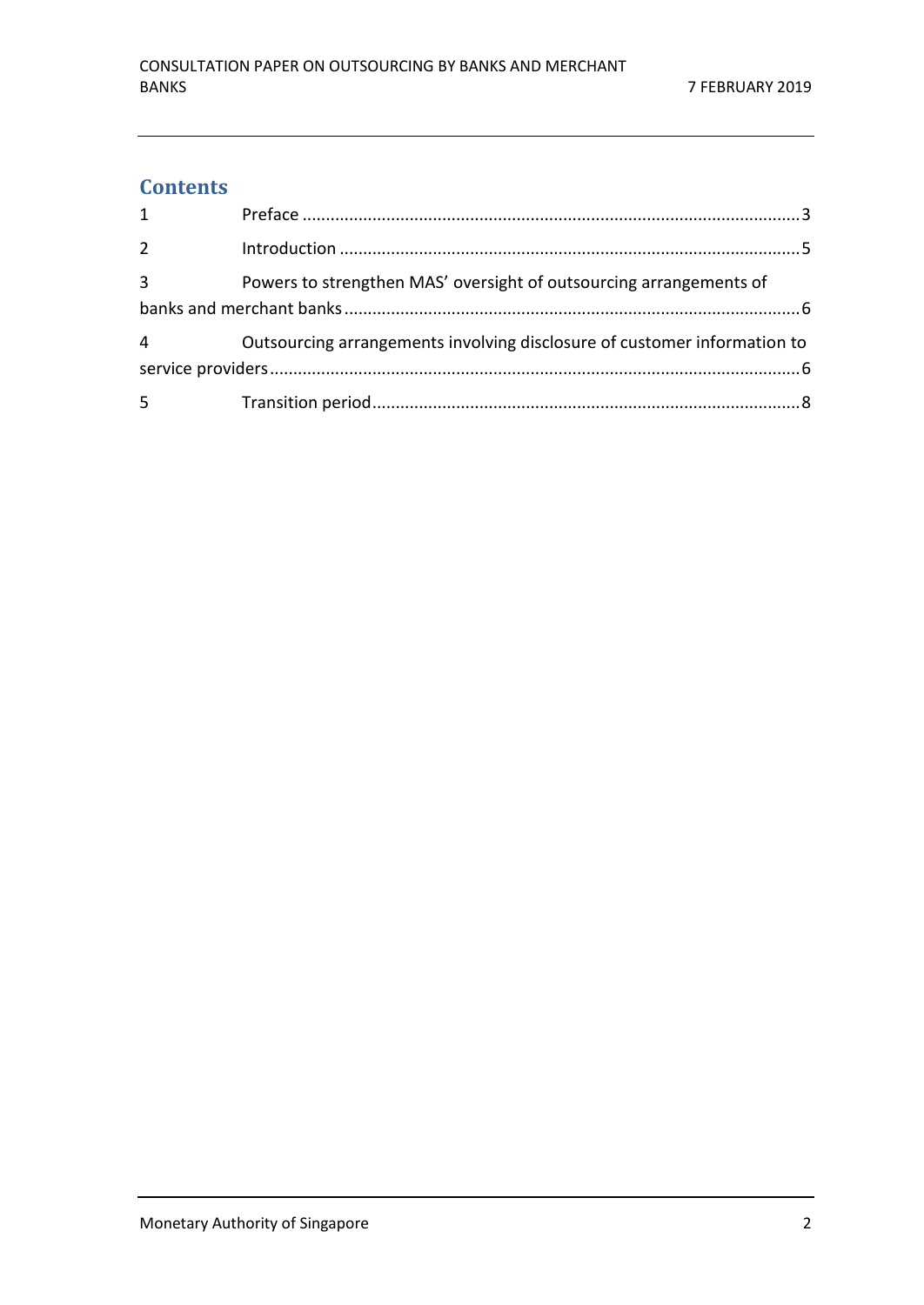#### <span id="page-2-0"></span>**1 Preface**

1.1 In September 2014, MAS consulted on a proposed Outsourcing Notice that sets out minimum standards for financial institutions' (FIs) management of outsourcing arrangements. The proposed requirements were in line with MAS' expectation that an FI is to manage outsourcing arrangements as if the services were conducted by the FI.

1.2 Taking into consideration feedback received, MAS will revise the approach to implementing the proposed Outsourcing Notice. Given the variation in scale and nature of how outsourcing is utilised by different classes of FIs, MAS intends to adopt a more targeted approach by issuing requirements for each class of FIs within MAS' regulatory purview.

1.3 This consultation paper seeks feedback on proposed revisions to the regime governing banks' and merchant banks' outsourcing arrangements, including proposed amendments to the Banking Act. MAS proposes to issue an Outsourcing Notice for Banks and an Outsourcing Notice for Merchant Banks (collectively "Outsourcing Notices") that willset out identical requirements for banks and merchant banksin respect of outsourcing arrangements which are material ("material outsourcing arrangements"). MAS intends to seek feedback on the requirements which will apply to other classes of FIs in due course. In the meantime, MAS expects such other classes of FIs to continue to observe the Guidelines on Outsourcing issued by MAS in July 2016.

1.4 MAS invites comments from banks, merchant banks, and other interested parties.

**Please note that all submissions received will be published and attributed to the respective respondents unless they expressly request MAS not to do so. As such, if respondents would like:**

- **(i) their whole submission or part of it (but not their identity), or**
- **(ii) their identity along with their whole submission,**

**to be kept confidential, please expressly state so in the submission to MAS. MAS will only publish non-anonymous submissions. In addition, MAS reserves the right not to publish any submission received where MAS considers it not in the public interest to do so, such as where the submission appears to be libellous or offensive.**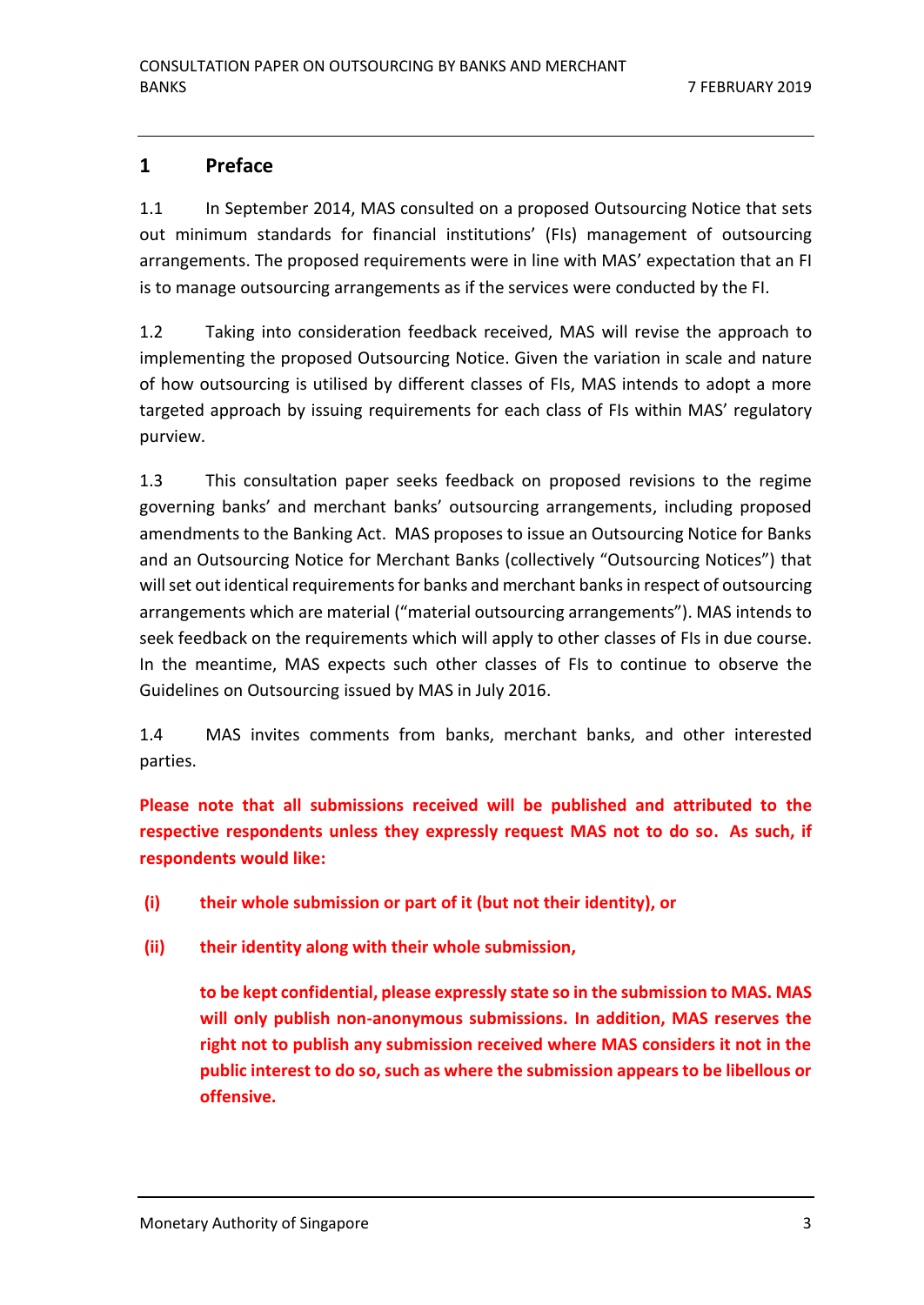#### 1.5 Please submit written comments by 8 March 2019 to –

Outsourcing Workgroup Monetary Authority of Singapore 10 Shenton Way, MAS Building Singapore 079117 Fax: (65) 62203973 Email: [outsourcing@mas.gov.sg](mailto:outsourcing@mas.gov.sg)

1.6 Electronic submission is encouraged. We would appreciate that you use this suggested format [Template for Response to Consultation Paper on Outsourcing by Banks](http://www.mas.gov.sg/~/media/MAS/News%20and%20Publications/Consultation%20Papers/2019%20Feb%20Outsourcing%20by%20Banks%20and%20Merchant%20Banks/Template%20for%20Response%20to%20Consultation%20Paper%20on%20Outsourcing%20by%20Banks%20and%20Merchant%20Banks.docx)  [and Merchant Banks](http://www.mas.gov.sg/~/media/MAS/News%20and%20Publications/Consultation%20Papers/2019%20Feb%20Outsourcing%20by%20Banks%20and%20Merchant%20Banks/Template%20for%20Response%20to%20Consultation%20Paper%20on%20Outsourcing%20by%20Banks%20and%20Merchant%20Banks.docx) for your submission to ease our collation efforts.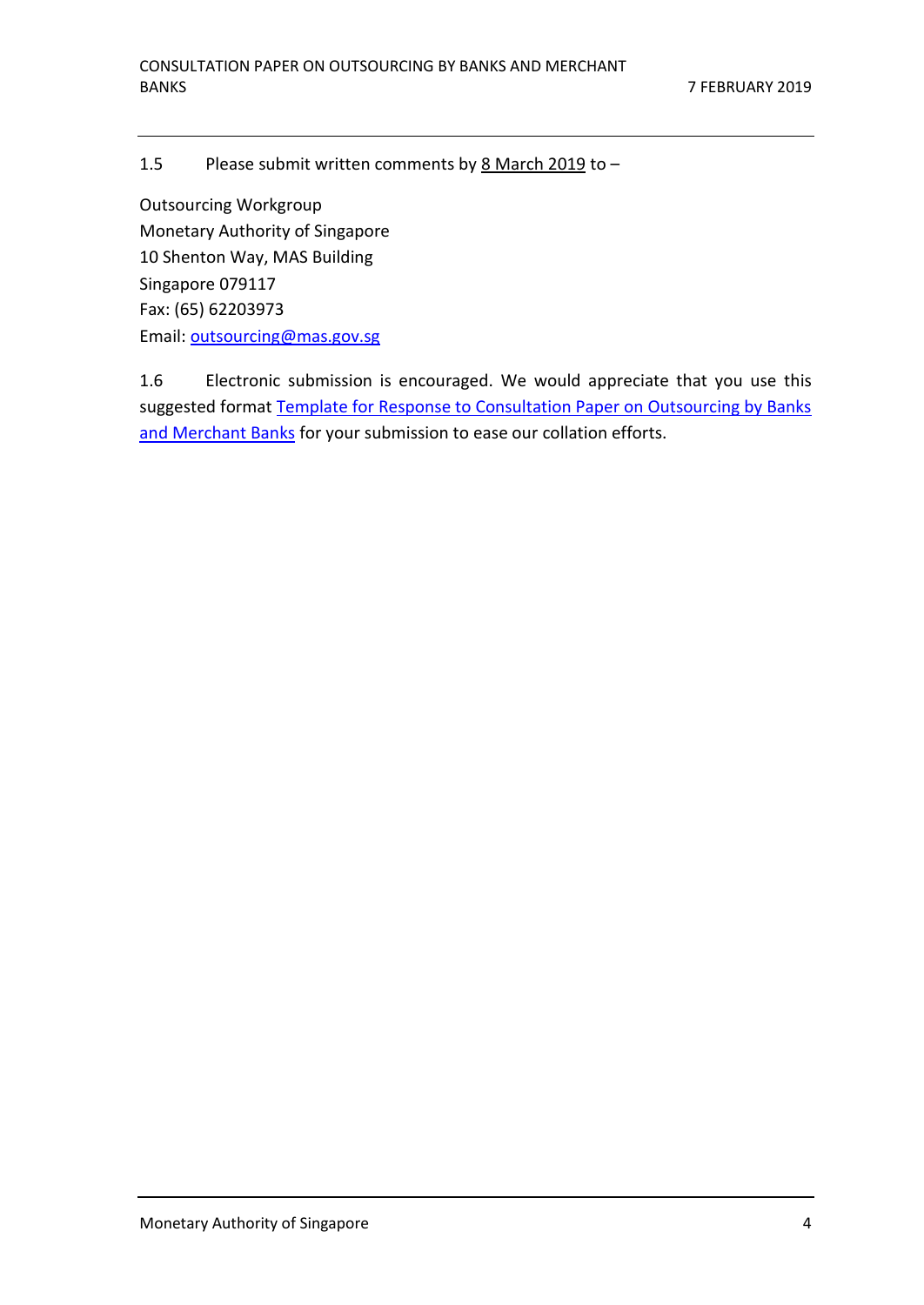#### <span id="page-4-0"></span>**2 Introduction**

2.1 In September 2014, MAS consulted on a proposed Outsourcing Notice that sets out minimum standards for FI's management of outsourcing arrangements. Please refer to Annex B for the proposed Outsourcing Notice in the previous consultation.

2.2 Currently, MAS Notice 634 and MAS Notice 1108 impose requirements on banks and merchant banks respectively in relation to outsourcing arrangements where any outsourced function is to be performed outside Singapore.

2.3 MAS intends to enhance the regime governing banks' and merchant banks' outsourcing arrangements by:

- $(a)$ introducing a new section in the Banking Act $^1$  to empower MAS to impose requirements relating to banks' outsourcing arrangements;
- $(b)$ introducing powers identical to (a) to impose requirements relating to merchant banks' outsourcing arrangements;
- $(c)$ issuing an Outsourcing Notice for Banks and an Outsourcing Notice for Merchant Banks for material outsourcing arrangements; and
- $(d)$ repealing MAS Notice 634 and MAS Notice 1108 after incorporating their requirements into the proposed Outsourcing Notices.

2.4 The proposed Outsourcing Notices will set out legally binding requirements for banks and merchant banks in relation to their material outsourcing arrangements in the areas of (i) management of such arrangements, (ii) assessment of service providers, (iii) access to information by MAS and the bank or merchant bank, (iv) protection of customer information, (v) audit, and (vi) termination of such arrangements.

2.5 The next sections will set out the proposals on which MAS is seeking feedback.

1

<sup>&</sup>lt;sup>1</sup> The full set of proposed amendments are set out in the consultation paper titled "Proposed Amendments" to the Banking Act" dated, 7 February 2019, at this *link*.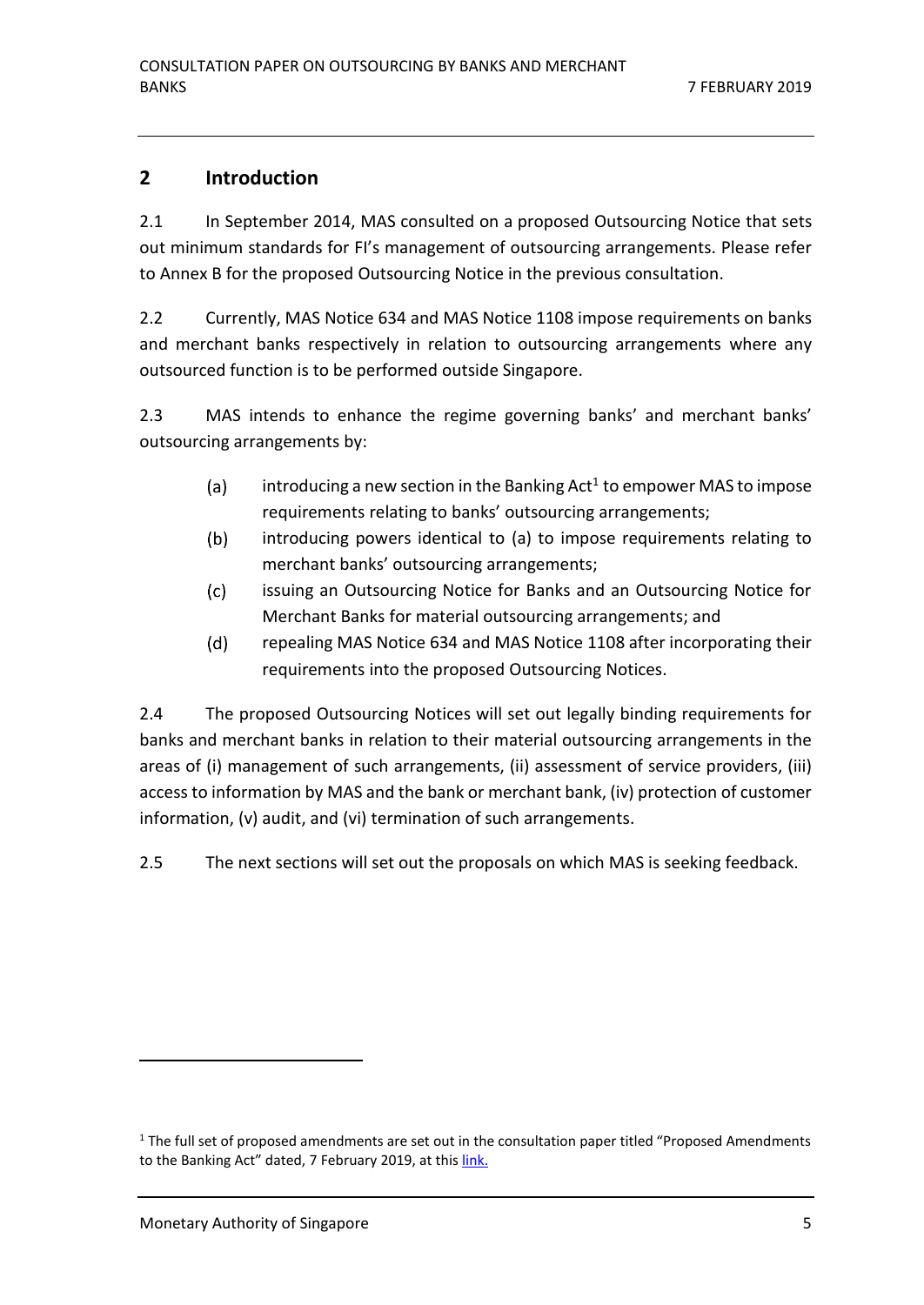#### <span id="page-5-0"></span>**3 Powers to strengthen MAS' oversight of outsourcing arrangements of banks and merchant banks**

3.1 The proposed new section in the Banking Act will empower MAS to direct banks to comply with requirements in respect of their outsourcing arrangements. The proposed amendments are set out in Annex C.

- 3.2 Examples of requirements which MAS may direct a bank to comply with are to:
	- (a) include in its outsourcing agreement for an outsourcing arrangement, terms relating to the protection of confidentiality of customer information, the right of MAS to inspect or audit the service provider and its sub-contractors, and termination of the outsourcing agreement under specified circumstances;
	- (b) conduct due diligence checks on the service provider before the bank enters into an outsourcing arrangement with the service provider;
	- (c) establish and maintain measures to minimise disruption to the operations of the bank in the event that the service provider is unable to provide the service to the bank;
	- (d) provide such record, document, information or report to MAS concerning the outsourcing arrangement; and
	- (e) terminate the outsourcing agreement under specified circumstances.

3.3 MAS proposes to similarly strengthen MAS' oversight of the outsourcing arrangements of merchant banks.

<span id="page-5-3"></span><span id="page-5-2"></span>**Question 1.** MAS seeks comments on the proposed amendment to the Banking Act to strengthen MAS' oversight of outsourcing arrangements of banks. **Question 2.** MAS seeks comments on the proposal to similarly strengthen MAS' oversight of outsourcing arrangements of merchant banks.

### <span id="page-5-1"></span>**4 Outsourcing arrangements involving disclosure of customer information to service providers**

4.1 Currently, banks and merchant banks which rely on an exception provided in item 3 of Part II of the Third Schedule of the Banking Act or the Banking Regulations respectively ("Third Schedule exception") to disclose customer information to service providers are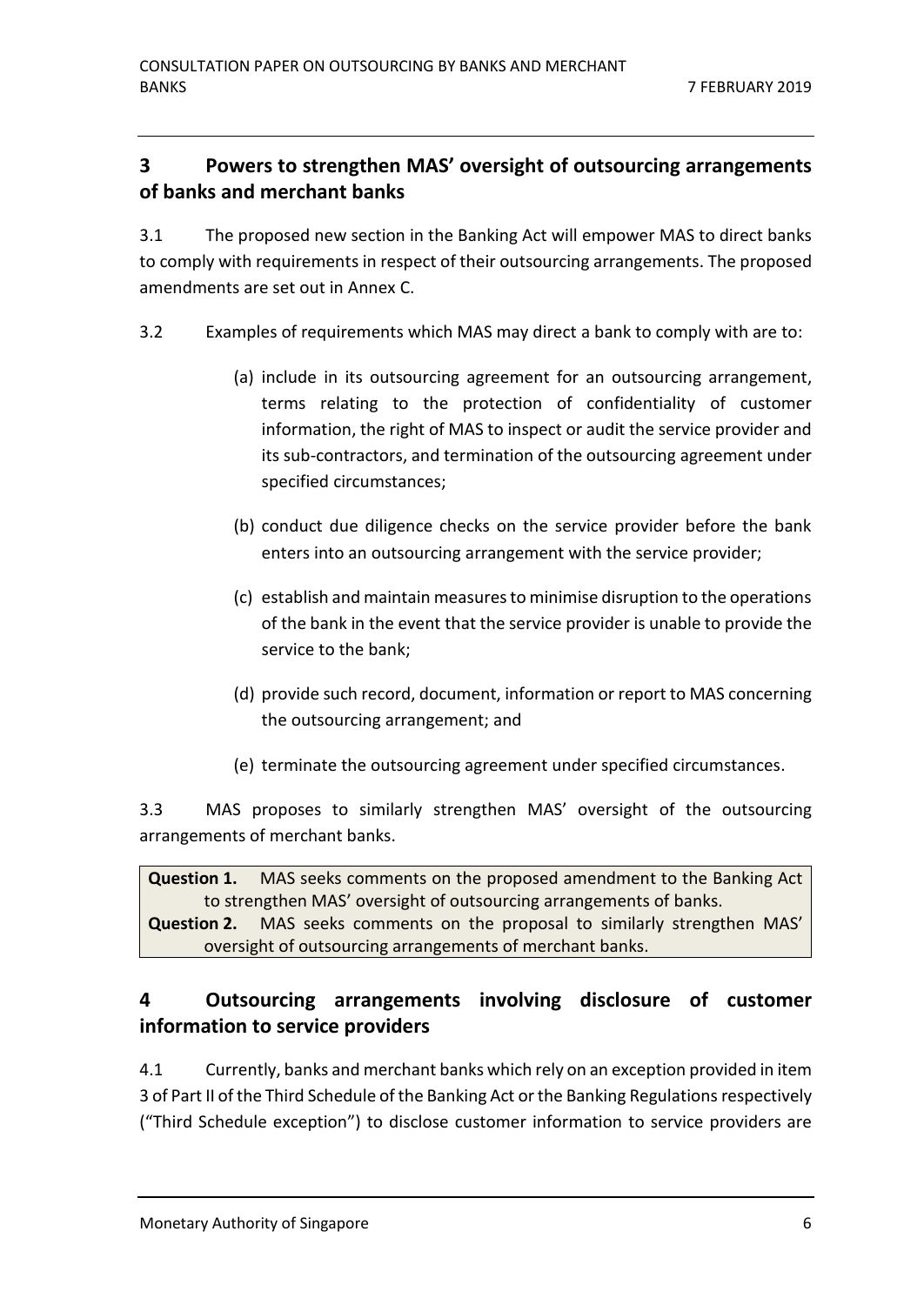required to comply with requirements under MAS Notice 634 and MAS Notice 1108 respectively if any outsourced function is to be performed outside Singapore.

4.2 The proposed Outsourcing Notices will incorporate existing requirements under MAS Notice 634 and MAS Notice 1108, and impose minimum requirements on management of material outsourcing arrangements, assessment of service providers, and additional requirements on audit. To not subject banks and merchant banks to two sets of overlapping requirements on outsourcing arrangements, MAS intends to repeal MAS Notice 634 and MAS Notice 1108 after the Outsourcing Notices take effect. Banks and merchant banks will be required to comply with the respective Outsourcing Notices before they can rely on the Third Schedule exception to disclose customer information to their service provider. Proposed amendments to the Third Schedule of the Banking Act is set out in Annex D and similar amendments will be made in respect of merchant banks.

4.3 While MAS Notice 634 and MAS Notice 1108 apply only where there is disclosure of customer information in connection with the performance of an outsourced function outside Singapore, MAS proposes that the proposed Outsourcing Notices apply to any outsourcing arrangement involving the disclosure of customer information regardless of where the outsourced function is to be performed. This reflects MAS' intent for banks and merchants banks to pay due care to any outsourcing arrangement that involves the disclosure of customer information whether such disclosure is in connection with the performance of an outsourced function in or outside Singapore.

4.4 To effect the above proposal, MAS proposes to revise:

- (a) the definition of "outsourcing arrangement" to include (i) outsourcing arrangements that a bank is not dependent on an ongoing basis and (ii) outsourcing arrangements entered into by a related entity of the bank to provide a service to the bank, and incorporate the definition in the Banking Act; and
- (b) the types of outsourcing arrangements to be considered a "material outsourcing arrangement" and covered by the proposed Outsourcing Notices to include all outsourcing arrangements where customer information is disclosed, or where the service provider or sub-contractor has access to, possesses or collects, customer information.

4.5 A key implication of the revisions is that all outsourcing arrangements involving disclosure of customer information will be considered material outsourcing arrangements, regardless of the tenure of the arrangements and the impact of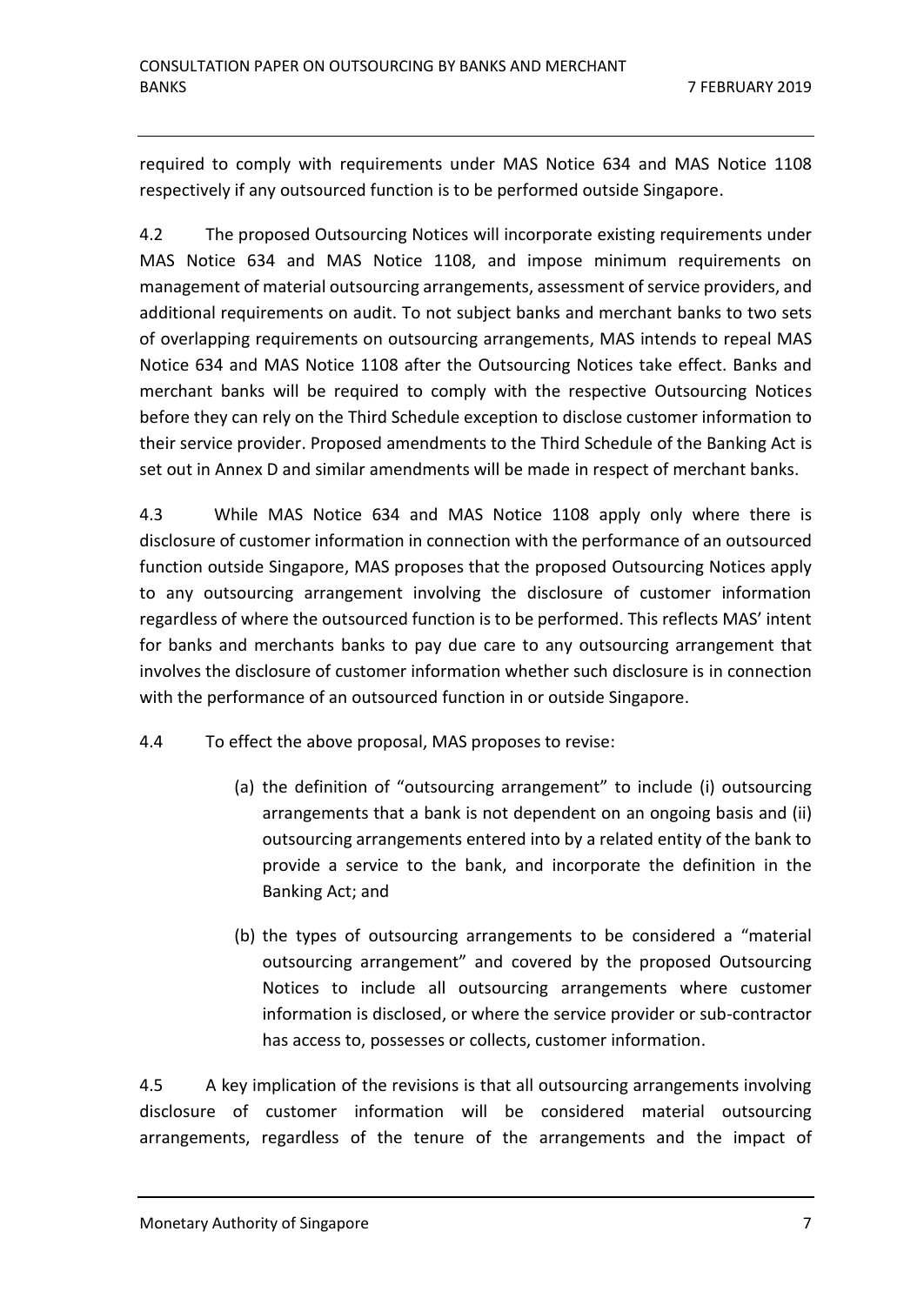unauthorised access or disclosure, loss or theft of such customer information. MAS is of the view that this reflects the high standard of care expected of banks and merchant banks when customer information is disclosed. Accordingly, all outsourcing arrangements involving the disclosure of customer information, even where written customer consent for onward disclosure of such information has been obtained, will be considered material outsourcing arrangements and be subject to the requirements in the proposed Outsourcing Notices.

4.6 MAS intends for these revisions to similarly apply to merchant banks.

4.7 Banks and merchant banks are currently required under MAS Notice 634 and MAS Notice 1108 respectively to notify MAS of all outsourcing arrangements involving the disclosure of customer information in connection with the performance of an outsourced function outside Singapore, upon entering into the outsourcing agreement for such an arrangement. MAS intends to preserve this requirement in the proposed Outsourcing Notices.

- <span id="page-7-1"></span>**Question 3.** MAS seeks comments on the proposed repeal of MAS Notice 634 and MAS Notice 1108, and the proposed requirement that banks and merchant banks must comply with the relevant Outsourcing Notice before they may disclose customer information to their service provider.
- <span id="page-7-2"></span>**Question 4.** MAS seeks comments on the proposed revision to the definition of "outsourcing arrangement" and the types of outsourcing arrangements to be considered a "material outsourcing arrangement".

### <span id="page-7-0"></span>**5 Transition period**

5.1 MAS proposes that the proposed Outsourcing Notices take effect 12 months from the date of issuance so as to provide a transition period for banks and merchant banks to make the necessary arrangements to comply with the proposed Outsourcing Notices.

<span id="page-7-3"></span>**Question 5.** MAS seeks comments on the proposed transition period of 12 months.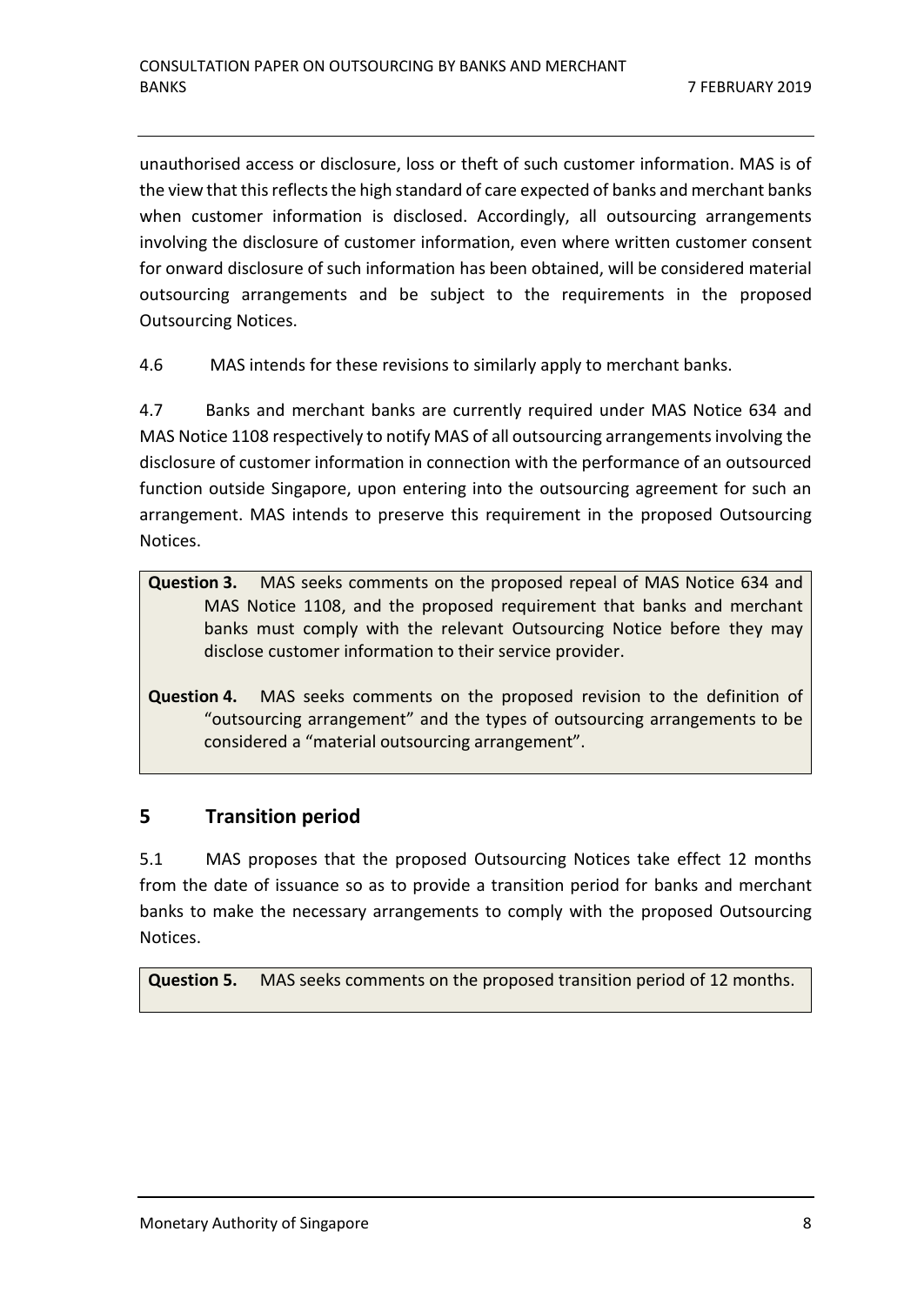#### **Annex A**

#### **LIST OF QUESTIONS**

| <b>Question 1.</b> MAS seeks comments on the proposed amendment to the Banking Act to                                                                                                                                                                   |
|---------------------------------------------------------------------------------------------------------------------------------------------------------------------------------------------------------------------------------------------------------|
| Question 2. MAS seeks comments on the proposal to similarly strengthen MAS'                                                                                                                                                                             |
| <b>Question 3.</b> MAS seeks comments on the proposed repeal of MAS Notice 634 and MAS<br>Notice 1108, and the proposed requirement that banks and merchant banks must<br>comply with the relevant Outsourcing Notice before they may disclose customer |
| <b>Question 4.</b> MAS seeks comments on the proposed revision to the definition of<br>"outsourcing arrangement" and the types of outsourcing arrangements to be considered                                                                             |
| <b>Question 5.</b> MAS seeks comments on the proposed transition period of 12 months8                                                                                                                                                                   |